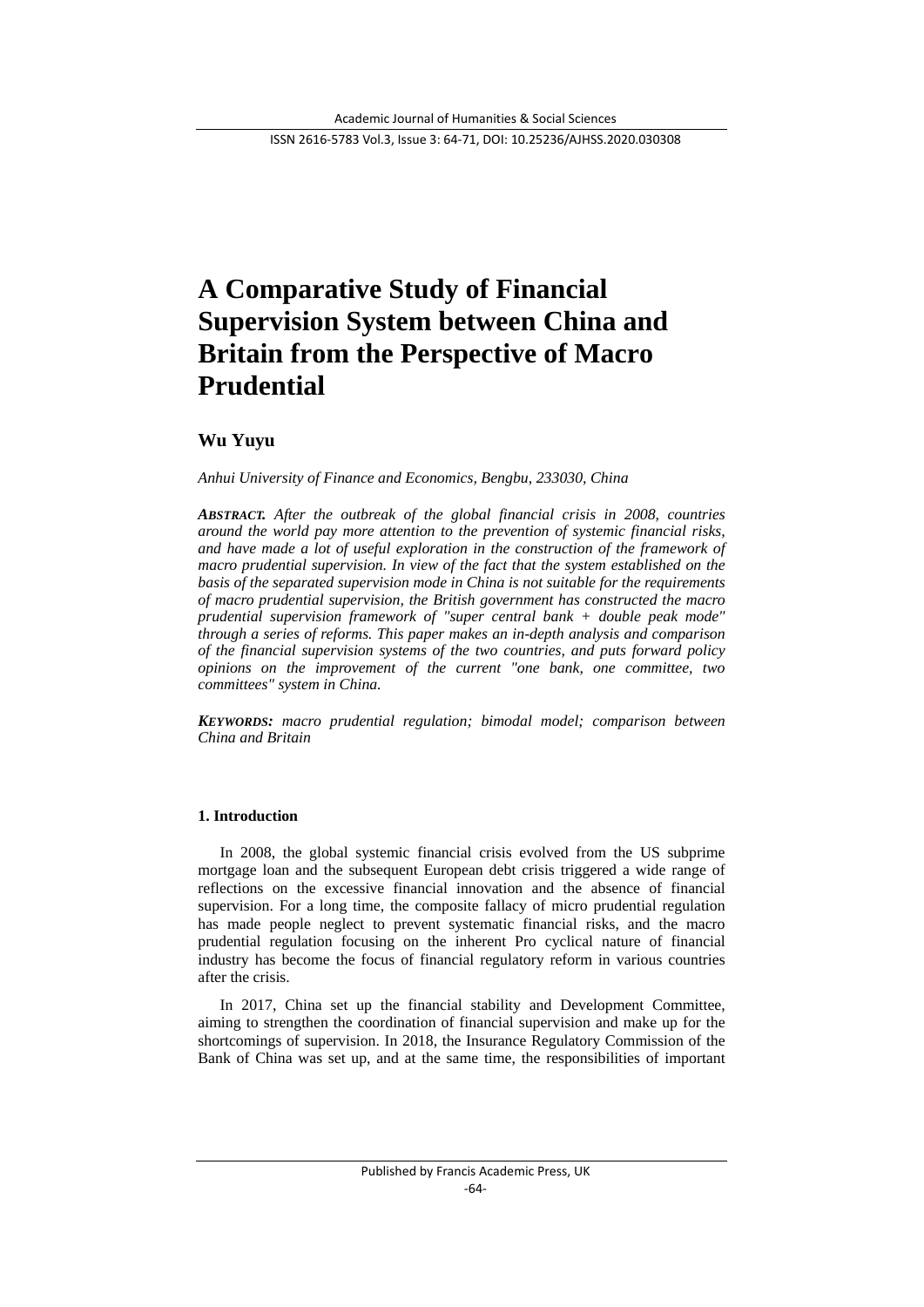ISSN 2616-5783 Vol.3, Issue 3: 64-71, DOI: 10.25236/AJHSS.2020.030308

draft laws and regulations of banking and insurance industry and the basic system of prudential supervision were assigned to the central bank. After the crisis, the UK built a typical "super central bank + dual peak supervision" model to strengthen the coordination of various regulatory mechanisms and prudential supervision at the macro level. An in-depth analysis and comparison of the financial supervision system between China and Britain is of great practical significance for the reform of the current financial supervision mode and the establishment of the macro prudential supervision framework in China.

## **2. Literature Review**

## *2.1 Research on financial supervision from the perspective of macro Prudential*

After the outbreak of the global financial crisis, many countries have strengthened the prevention of systemic financial risks. The financial supervision from the perspective of macro Prudential has aroused the widespread concern of governments and scholars. In the 1970s, cook committee first put forward the view of macro prudential regulation. When micro prudential regulation involves macro issues, macro prudential regulation issues arise. Liu Zhichao (2015) defined it as the supervision and management of systematic risk from a macro perspective by the regulatory authorities in consideration of the stability of the financial system and the remedy of financial regulatory loopholes [1]. With regard to the institutional setting of macro prudential regulation, merrouche and Nier (2010) proposed that the mode of regulatory organization is an important factor affecting the financial crisis based on the investigation of the member countries of the European Economic Cooperation Organization [2]; Blanchard and others (2010) believed that the central bank with the functions of monetary policy-making and prudential regulation can achieve the goal of price stability and financial stability better [3]; Liu Zhiyang (2012) after summarizing the development history of central banks in various countries, considering China's national conditions and the needs of regulatory reform, it is considered that a macro prudential supervision committee should be established within the people's Bank of China [4].

## *2.2 Research on the financial supervision system of China and the UK*

In recent years, many scholars have made comparative analysis on the financial supervision system from the perspective of law, organizational structure and other aspects, discussed the problems existing in China's financial supervision and put forward suggestions for improvement. Du Li and Gao Zhenyong (2007) summed up the development process of financial operation and supervision mode in Britain and Germany, and thought that mixed operation is the future development direction of China's finance, and the corresponding financial supervision mode should also be transformed from separate supervision to unified supervision [5]; Zhang Aimin (2012) discussed the reason of China's financial supervision dilemma from the legal point of view, which is the lack of special financial coordination law The loose joint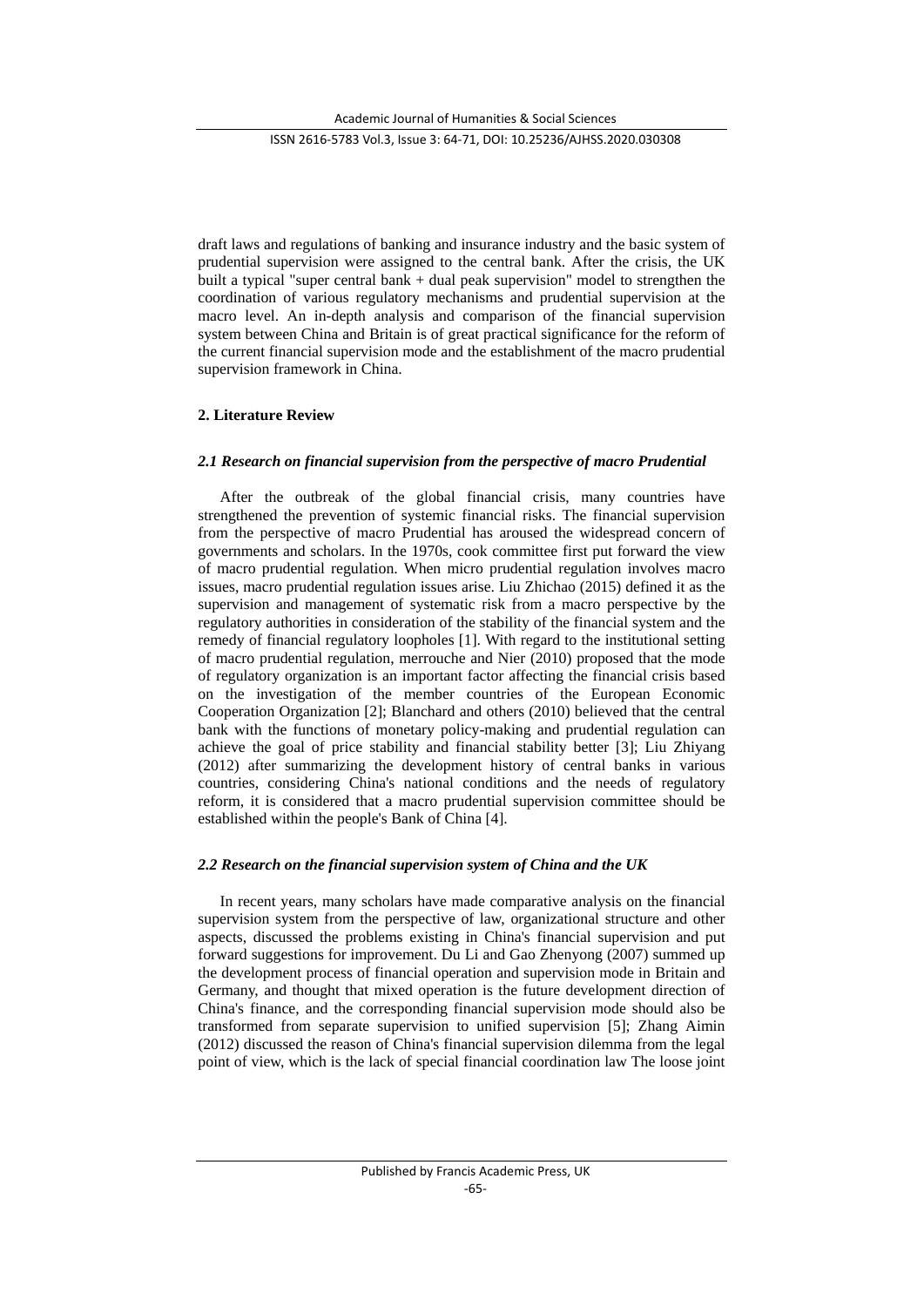ISSN 2616-5783 Vol.3, Issue 3: 64-71, DOI: 10.25236/AJHSS.2020.030308

meeting is difficult to solve the conflicts of interest between various departments and fill in the supervision loopholes [6]; Wang Jing (2015) also proposed that China should improve the relevant financial supervision laws and gradually complete the reform of mixed supervision [7]; Shi Wei (2016) analyzed the reform process of the British financial supervision mode, and believed that the dual peak unified supervision mode is not suitable for the development of China's financial industry, and the super sector full-time machine The establishment of the structure is the best choice [8]; Deng Ying (2016) studied the effectiveness of the British regulatory model before and after the subprime crisis, and concluded that strengthening the regulatory power of the central bank is conducive to reducing regulatory costs and improving regulatory efficiency [9].

## **3. Development and Current Situation**

#### *3.1 Development path of China's financial supervision*

In the past 40 years of reform and opening up, the construction of China's financial supervision system has shown obvious gradual and phased characteristics, which can be roughly divided into three stages:

(1) The formation and development of a unified regulatory system (1978-1992). In this stage, the construction of financial supervision system is closely linked with the reform of economic system. The people's Bank, as the sole regulator, supervises the banking, insurance, stock, bond, trust and other business activities in accordance with rules and regulations and administrative means, so as to maintain the safety of financial system and the steady operation of financial institutions;

(2) The formation and development of the separated industry supervision system (1993-2016). In the 1990s, the pattern of financial system changed greatly. After a round of rapid development, the internal risk factors of China's financial system accumulated, and in the Asian financial crisis, financial supervision was paid more attention. In this stage, the financial supervision system has changed from unified supervision to separate supervision, forming a supervision pattern dominated by the people's Bank of China, China Banking Regulatory Commission, China Securities Regulatory Commission and China Insurance Regulatory Commission. The main responsibility of the people's Bank of China is to supervise the money market, trust institutions, anti-money laundering and other aspects of finance. The main responsibility of the "Three Associations" is to formulate regulations and normative documents of regulatory authorities, and to prudently supervise the corresponding industries through business review, on-site inspection and other ways;

(3) The formation and development of the comprehensive supervision system (2017 to now). In order to effectively strengthen financial supervision and improve the ability to prevent and resolve financial risks, the fifth national financial work conference in 2017 proposed the establishment of the financial stability and Development Committee, which was approved by the Party Central Committee and the State Council in November of the same year. In March 2018, in order to deepen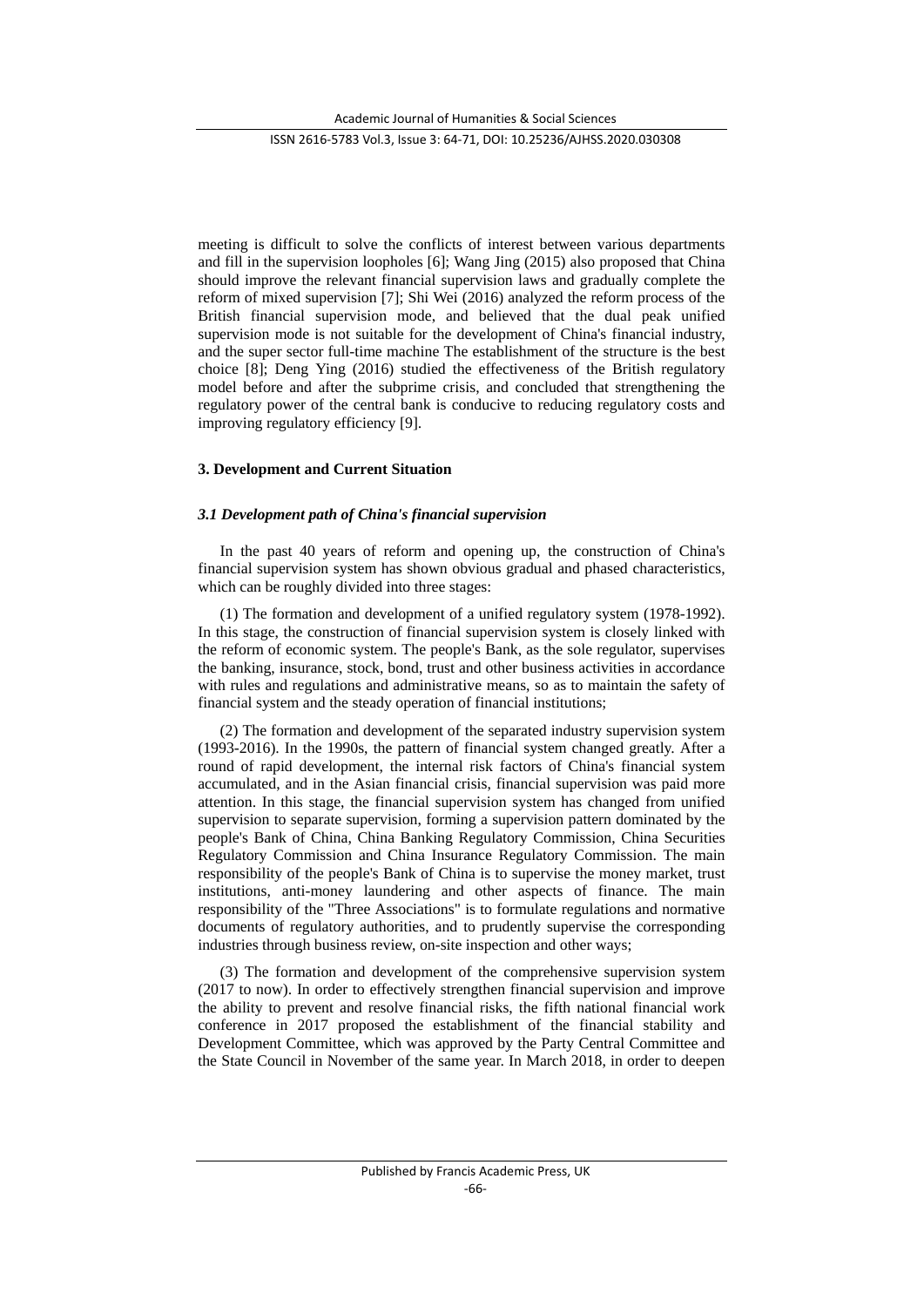ISSN 2616-5783 Vol.3, Issue 3: 64-71, DOI: 10.25236/AJHSS.2020.030308

the reform of the financial system, conform to the trend of comprehensive operation, implement functional supervision and strengthen comprehensive supervision, the CBRC and the CIRC were merged to form the Insurance Regulatory Commission of the Bank of China. China's financial supervision system has entered a new era dominated by the "one committee, one bank and two meetings" of the financial stability Commission, the people's Bank of China, the banking and Insurance Regulatory Commission and the CSRC, and the pace of comprehensive supervision has officially begun.

## *3.2 Development history of financial supervision system in the UK*

The British financial industry has a long history, and the regulatory model has gone through the reform from separate supervision to mixed supervision and then to some mixed supervision. As the birthplace of free marketism, the traditional British financial supervision mainly focuses on the self-discipline management of financial institutions. In 1979, the UK promulgated the banking law, which formally began the exploration of legal financial supervision. Before 1997, the UK implemented a separate supervision mode in which the Bank of England, the Ministry of Finance and other departments supervised and managed different financial business areas. However, with the continuous development and deepening of the financial industry, the constraints of the separate supervision mode gradually appear, the coordination cost between departments is high and the cooperation degree is low, and the function interlacing between institutions brings unnecessary supervision cost, and restrains the innovation in the financial field, which affects the competitiveness of local financial institutions and foreign-funded institutions in the UK. The bankruptcy and bankruptcy of the Bank of Bahrain became the direct reason for promoting the reform of mixed industry supervision in Britain. In 1997, the Bank of England law was promulgated, which separated the function of supervision from that of the Bank of England. In 2000, the Financial Services Supervision Authority was established, which was responsible for the functions of the supervision departments of the original nine departments and formally implemented mixed industry supervision. The global financial crisis in 2008 exposed the inherent defects of the British regulatory system. The British government issued a white paper on reform, proposed a plan to reform the financial regulatory system, and established the core position of the Bank of England in maintaining the stability of the financial system. The existing tripartite regulatory system will be replaced by the "quasi two peak" model. Under the new framework, the degree of macro prudential supervision is being strengthened, and the importance of coordination mechanism is becoming more prominent.

## *3.3 Macro Prudential framework of "super central bank + double peak supervision" in the UK*

After the outbreak of the global systemic financial crisis, the UK has carried out a regulatory system reform focusing on the prevention and resolution of systemic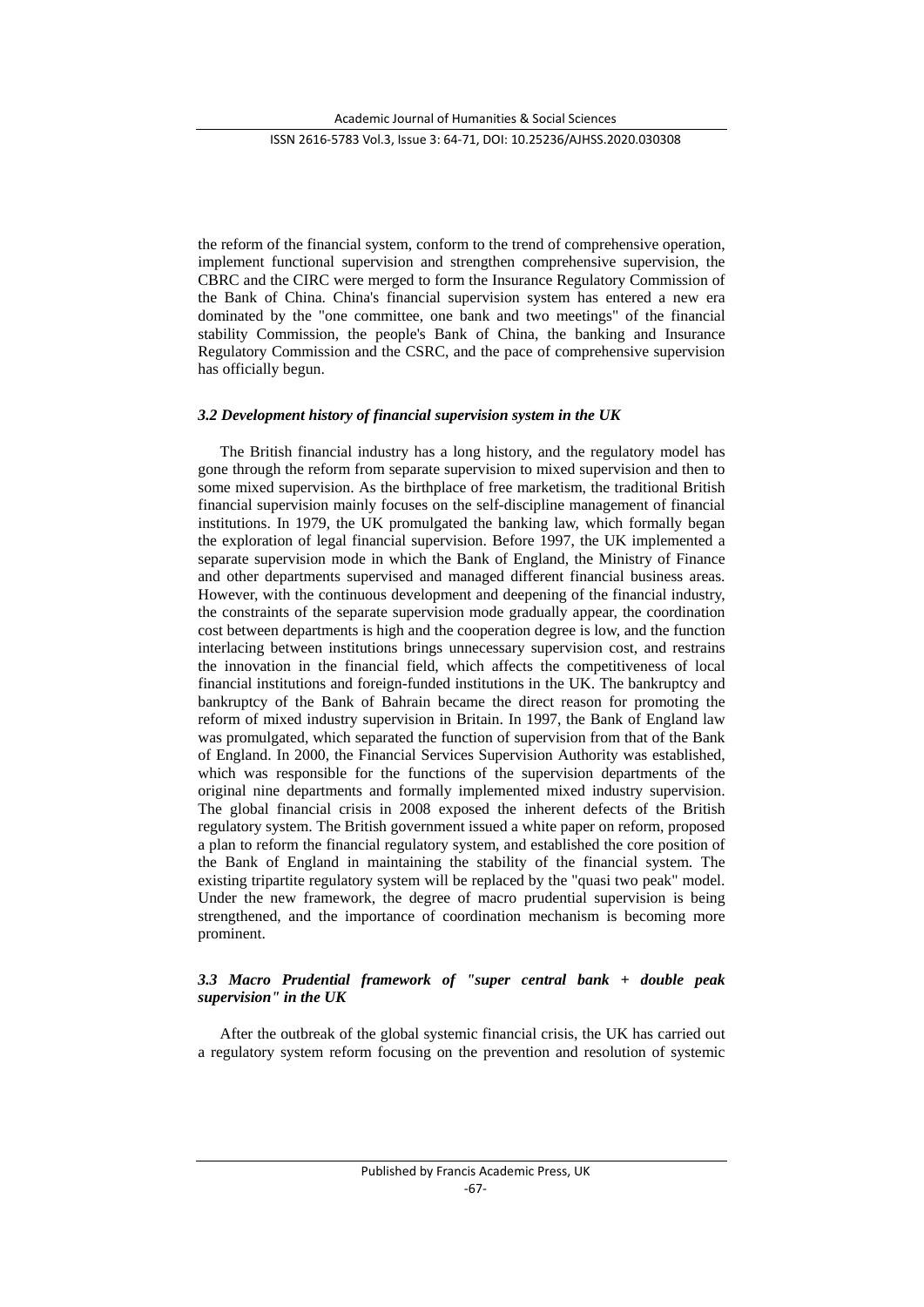#### ISSN 2616-5783 Vol.3, Issue 3: 64-71, DOI: 10.25236/AJHSS.2020.030308

risks, strengthened macro prudential supervision, highlighted the core position of the Bank of England, and established a new framework of "super central bank + dual peak supervision". The specific responsibilities are as follows: first, after the legislative framework of financial supervision is formulated by the parliament, the Ministry of Finance and the Bank of England are required to set up the financial supervision framework and perform the regulatory responsibilities. The Bank of England needs to report to parliament on its performance through the Finance Committee of the house of Commons on a regular basis. The Ministry of finance is responsible for designing the overall framework of financial supervision, implementing and implementing the country's monetary and fiscal policies, and is responsible for all decisions involving public funds. Secondly, the Bank of England has a financial policy committee, which coordinates micro and macro prudential supervision and is responsible for maintaining large banks in the UK The Bank Group operates steadily, acts as the lender of last resort, takes precautions against systemic financial risks, and maintains and enhances the stability of the UK financial system. Finally, the Bank of England's external institution, the financial conduct authority, operates in the form of a limited liability company. The chairman and President of the board of directors are appointed by the Ministry of Finance and are directly responsible to the Parliament and the Ministry of finance. It is a relatively independent institution And to achieve consumer protection, enhance the soundness of the financial system and promote effective market competition as the operational objectives.

## **4. Comments on the Financial Supervision System**

## *4.1 China's separated supervision mode is not suitable for the rapid development of finance, and the reform of comprehensive supervision system needs to be promoted*

The mode of financial management and supervision has laid a good foundation for the rapid development of China's economy in the past ten years. However, with the development of financial innovation and economic globalization, the disadvantages of the mode of financial management and supervision have gradually emerged, mainly as follows: (1) supervision vacuum and repeated supervision. Under the mode of separated supervision, the actual cooperation effect between departments is not good. In the face of the changing financial market environment, it is difficult to clearly divide the regulatory scope of various institutions, and there are often regulatory gaps or repeated regulatory phenomena; (2) the legal system is not perfect. The existing law of the people's Bank of China and securities law do not cover all corners of the financial market. In the actual supervision process, more administrative means are used to regulate financial service behavior, which fails to form a good regulatory and guiding role; (3) fintech's challenge to the traditional supervision mode. The vigorous development of financial technology promotes financial innovation and improves the efficiency of the financial market, but at the same time, it also blurs the boundaries of the original financial supervision, which to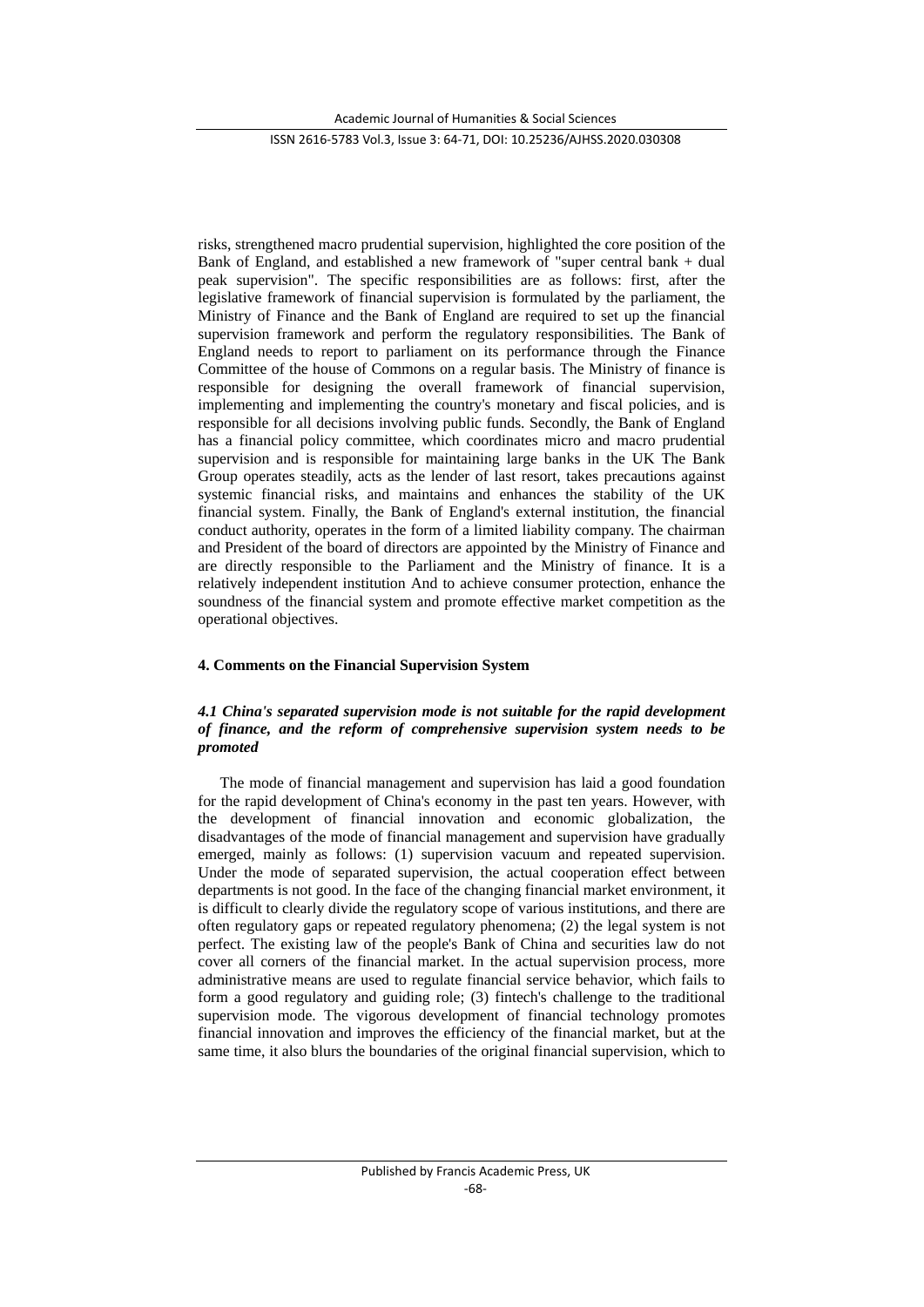ISSN 2616-5783 Vol.3, Issue 3: 64-71, DOI: 10.25236/AJHSS.2020.030308

some extent brings space for some criminal acts to evade supervision; (4) the degree of macro prudential supervision is insufficient. In recent years, the frequent occurrence of local financial risks shows the inadequacy of the existing micro Prudential Management Framework in China. The financial mixed industry supervision and the macro perspective of systemic risk supervision need to be promoted.

## *4.2 The new framework of "super central bank + dual peak supervision" in the UK effectively realizes the simultaneous micro and macro prudential supervision*

In the face of the impact of the 2008 financial crisis, the three sector regulatory system split in the UK failed to play an effective role and exposed its internal defects. The UK government began to implement a series of financial regulatory system reforms, the core of which is the Bank of England, which is responsible for both micro and macro prudential regulatory functions and maintaining the stability of large domestic banking groups The stability of the operation and financial system strengthens its systematic risk supervision function as the central bank. At the same time, the Ministry of finance is responsible for designing the overall framework of financial supervision, making final decisions on the plans involving all public funds, and forming the dual peak macro prudential supervision framework of the super central bank and the Ministry of finance. Its advantages mainly include the following two points: (1) the effectiveness of the macro Prudential framework. The legislative power, policy-making power and supervision and law enforcement power of macro Prudential are effectively separated to form a mutual check and balance between the central bank and the Ministry of finance, which avoids the regulatory dilemma of being both "athletes" and "referees"; (2) the effective combination of macro prudential supervision and micro Prudential supervision. Strengthening the core position of the Bank of England as the central bank, coordinating the macro and micro prudential supervision, and combining the two organically, can not only effectively prevent the micro individual financial risks, but also effectively prevent the macro systemic financial risks.

## **5. Conclusion & Suggestion**

With the continuous development of financial technology and global economic integration, China's financial supervision system based on separate supervision has not been able to meet the requirements of macro prudential supervision. As a developed economy in the world, since the global financial crisis in 2008, great achievements have been made in the reform of financial regulatory system in Britain, which is of great significance to the construction of macro Prudential macro prudential regulatory framework in China. Based on the current supervision mode of "one bank, one committee, two meetings" in China and the experience of British supervision system reform, this paper puts forward the following suggestions: (1) attach great importance to and strengthen macro prudential supervision. To establish and strengthen macro prudential supervision is the focus of the reform of financial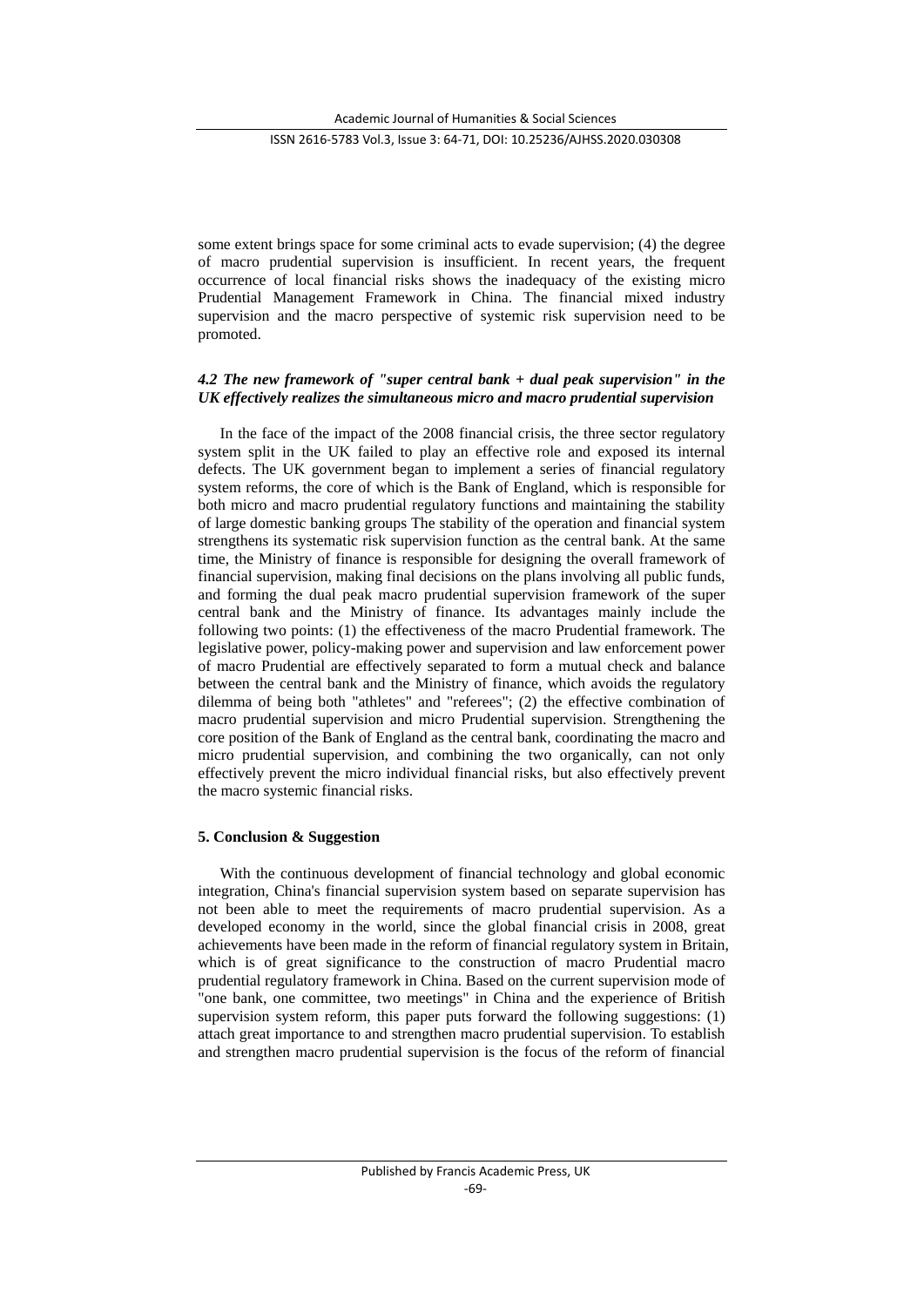#### ISSN 2616-5783 Vol.3, Issue 3: 64-71, DOI: 10.25236/AJHSS.2020.030308

supervision system in the post financial crisis era. China's economic development has entered a new normal. Under the background of great downward pressure on economic development, uncertainty factors of financial operation are increasing, financial risk prevention work must be strengthened, and it is imperative to build a unified macro prudential regulatory framework; (2) accelerate the reform of the comprehensive financial regulatory system, and build a Chinese "two peak regulatory" model. Different from the micro prudential regulation aiming at the stability of a single financial institution and a single financial sector, the goal of macro prudential regulation is to achieve the stability of the whole financial system and prevent the outbreak of systemic risks in the financial system. The financial regulatory system based on the separated supervision in China is not suitable for the requirements of macro prudential regulation. In order to overcome the loss of regulatory efficiency caused by the difficulty of coordination between the "one committee, one bank, two meetings", it is necessary to strengthen the function of the newly established financial stability and Development Committee, strengthen the macro prudential regulatory function of the central bank, set up an independent financial policy and legal planning department within the central bank, effectively integrate the laws, regulations and policies of the financial industry, and establish a unified and perfect standard, Form a "one bank, one committee" double peak supervision mode; (3) strengthen the protection of investors and refresh the public's confidence in financial services. The UK's financial conduct supervision bureau, an external institution of the Bank of England, is a highly independent institution, which does not accept any funds from the government and all funds are from the fees paid by the regulated companies. It has better protected the rights and interests of consumers and improved the public's confidence in the financial services industry. However, the financial consumer protection department set up in China still belongs to the internal department and bureau of "one bank, two meetings", and the supervision lacks independence. It is considered that its independence is beneficial to solve the conflict between investor protection and prudential supervision fundamentally.

Finally, the financial supervision system is not universal. The biggest reference for China is the idea and method of supervision, not the system itself. Based on the experience of other countries, we need to introduce a financial supervision system with Chinese characteristics that is suitable for the needs of national economic and financial development in combination with the actual situation of the country.

## **References**

- [1] Liu Zhichao. A preliminary study on the coordination mechanism between macro prudential regulation and micro prudential regulation in China [J]. Regional financial research, 2015, (8): 54-59
- [2] Merrouche Ouarda, Erlend W. Nier. What Caused the Global Financial Crisis? Evidence on the Build-up of Financial Imbalances 1999-2007 [R]. IMF Working Paper,2010.
- [3] Blanchard, O.G Dell'Ariccia, P Mauro. Rethinking Macroeconomic Policy. IMF